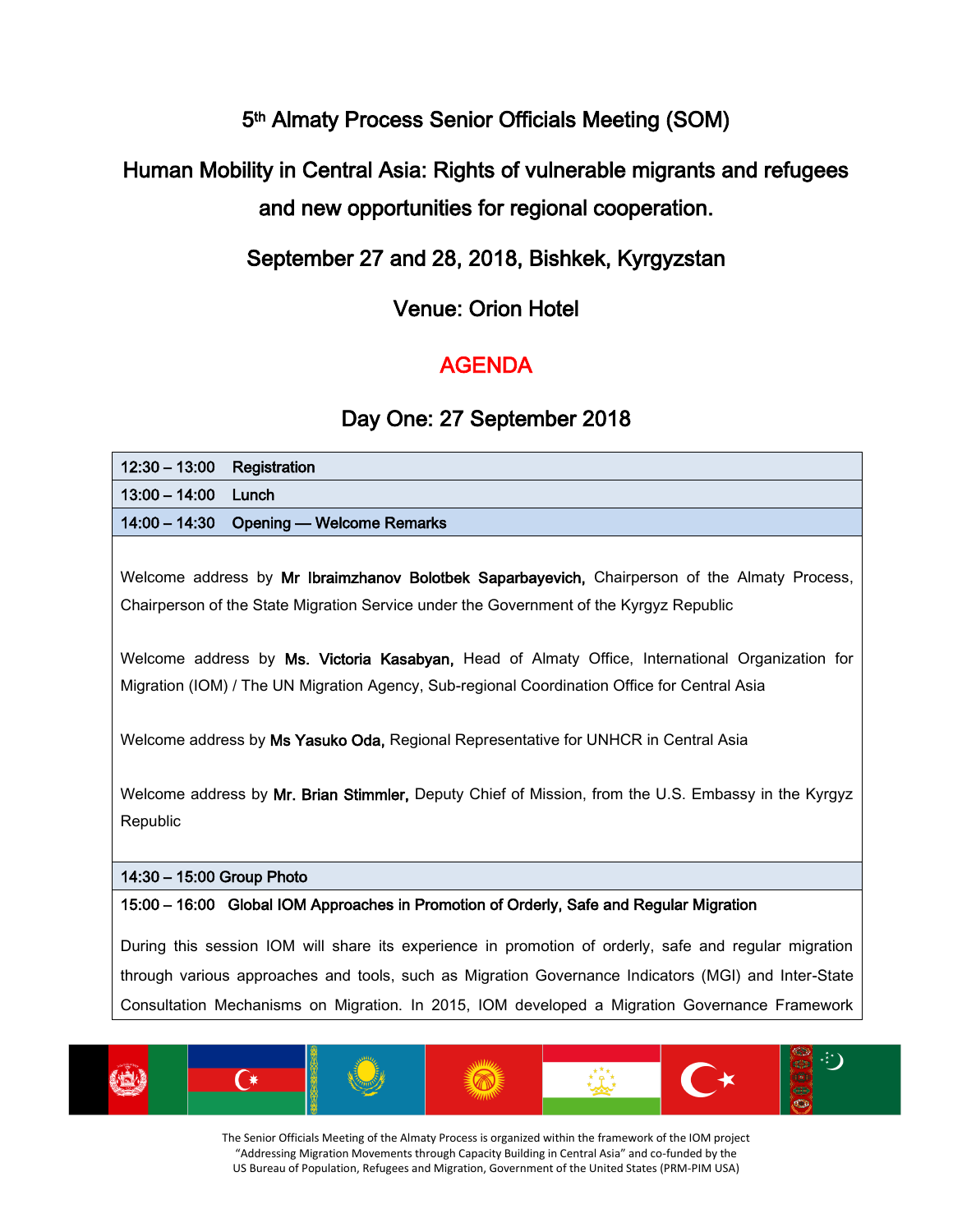(MiGOF) to help define what "well-managed migration policy" might look like at the national level. To help operationalize the MiGOF and to assess national frameworks the MGI was developed. The MGI is a tool, which offers insights on policy levers that countries can use to develop their migration governance. The MGI is not meant to rank countries, but rather to be a framework to help countries in the assessment of the comprehensiveness of their migration policies, as well as to identify gaps and areas that could be strengthened. In this session IOM will also present best practices from various inter-state mechanisms that work on migration issues across the world. As UN leading migration agency that provides support to global and regional platforms and processes IOM has gathered substantial knowledge on how to strengthen mutually beneficial cooperation among responsible actors.

#### Inter-State Consultation Mechanisms on Migration

• Ms. Kristina Galstyan, Migration Policy Officer, International Partnerships Division, IOM **Headquarters** 

#### Assessing National Migration Policy Frameworks: Insights from the Migration Governance Indicators

• Mr. David Martineau, Migration Policy Officer, Multilateral Processes Division, IOM Headquarters

Moderator: Victoria Kasabyan, Head of Almaty Office, International Organization for Migration (IOM) / The UN Migration Agency, Sub-regional Coordination Office for Central Asia

#### 16:00 – 16:30 Coffee break

#### 16:30 – 17:30 Emergency response preparedness for refugee situations: Case study of Tajikistan

Refugees are people who have fled conflict and widespread violence, suffered persecution and crossed borders, and consequently require international protection. As they are not citizens of the country of asylum, refugees often have specific needs related to documentation and access to housing, health, education and employment. Their legal status is, in many cases, an element of vulnerability in itself. UNHCR is accountable for ensuring the international protection of refugees and for seeking durable solutions. Its obligation in refugee situations begins with preparedness and continues through the emergency stage, ending only when solutions are identified. Preparing for an emergency involves risk monitoring, scenario-based contingency planning, and establishing how to deliver assistance and protection. UNHCR's Refugee Coordination Model promotes best practice in order to make refugee

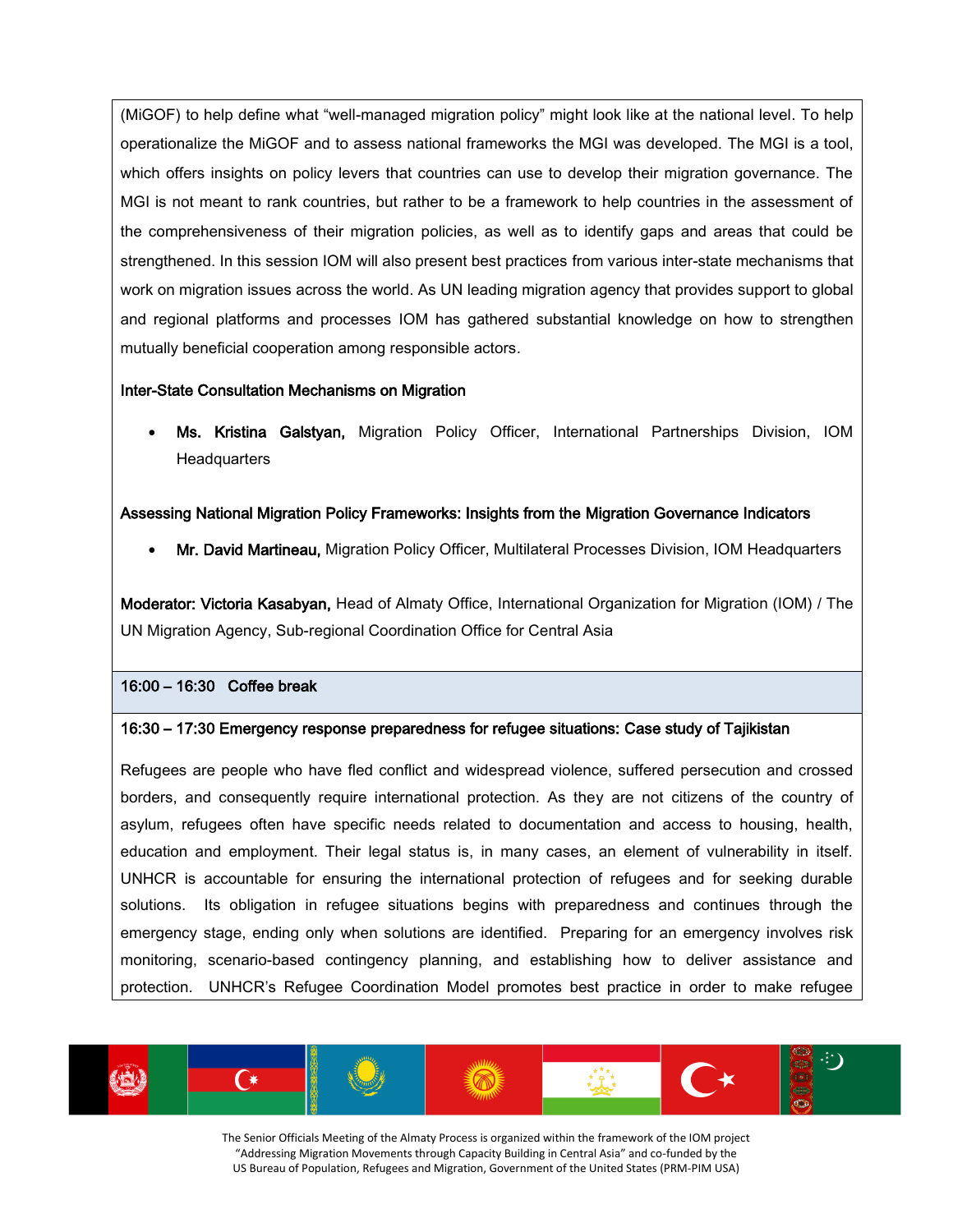coordination more predictable, inclusive and collaborative. It also helps other humanitarian actors working in refugee operations, leading to better protection, assistance and durable solutions for refugees.

On 10-12 April 2018, the Government of Tajikistan, the UN and humanitarian partners have run Tajikistan' s first-ever refugee response simulation – part of efforts to strengthen multi-agency emergency response in Tajikistan. Organized under the leadership of the Committee on Emergency Situations and Civil Defence of the Republic of Tajikistan and UNHCR, over 250 people from the government, the UN and NGOs took part in the field exercise as part of continuing efforts to enhance community – region - and country-level emergency response in preparation for the possible arrivals of a large number of refugees fleeing from conflict in a neighbouring country. In this session, a representative of Tajikistan and UNHCR will share an overview of this context-specific simulation, lessons learned from this experience particularly in terms of coordinated response, and how they would reinforce Tajikistan's ongoing contingency planning.

#### Presenter:

- Lieutenant General Rustam Nazarzoda, the Chairman of the Committee for Emergency Situations and Civil Defense of the Republic of Tajikistan (tbc);
- Mr. Vito Trani, Representative, UNHCR Tajikistan

#### 17:30–18:00

Q&A open floor discussion with government and non-government participants

### Day Two: 28 September 2018

#### 8:30 – 9:00 Registration

#### 9:00 – 9:30 Opening — Welcome Remarks

Welcome address by Mr Ibraimzhanov Bolotbek Saparbayevich, Chairperson of the Almaty Process, Chairperson of the State Migration Service under the Government of the Kyrgyz Republic

Welcome address by Mr. Jonathan Hayes - Regional Refugee Coordinator, Georgia, Bureau of Populations, Refugees and Migration (BPRM), Government of the United States

9:30 – 11.00 Dialogue of Senior Officials on the Role of the Almaty Process and Future Prospects for **Development** 

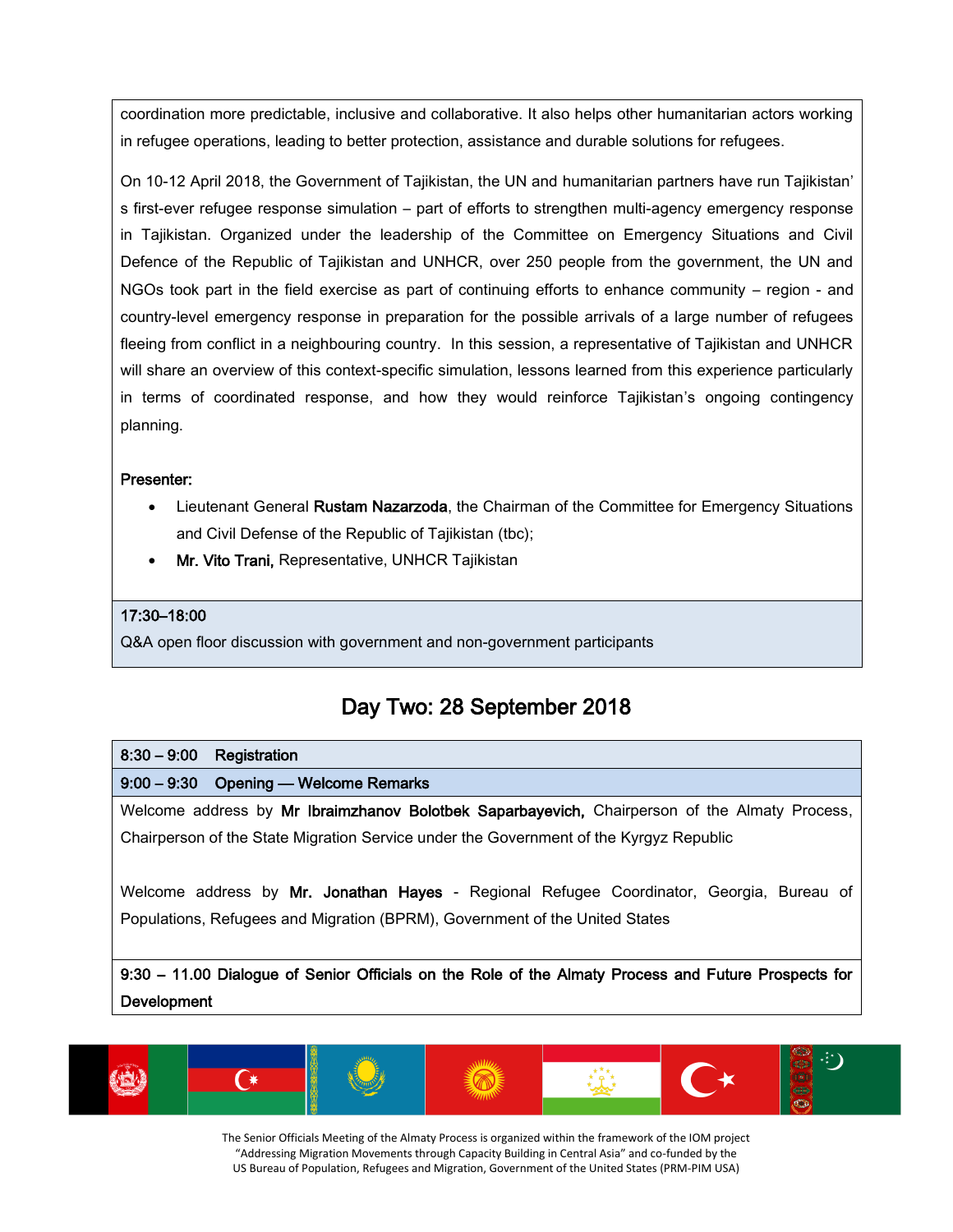- a) Raising the status of the Almaty process as a subject of international relations
- b) Establishment of technical expert group
- c) Voluntary contributions to the Almaty Process by member countries
- d) Establishment of two deputy Chair positions
- e) Development of the Almaty Process logo

Central Asia has a long history of complex population movements, including both voluntary migration and forced displacement. The countries of the region are still struggling with some of the consequences of these movements, especially those that occurred as a result of the collapse of the Soviet Union and the creation of independent Central Asian states. The resulting instability, persistent inter-ethnic tensions and conflicts over resources - particularly in the densely populated Fergana Valley - still cause internal and cross-border movements within the region. Additional factors affecting mobility in Central Asia were environmental degradation and a high potential for natural disasters. A large number of stateless persons and refugees live in the countries of the region, in particular, from neighboring Afghanistan.

The Almaty Process is a regional consultative process for the protection of refugees and international migration to, from and within the Central Asian region. The Almaty Process is aimed at solving numerous challenges, caused by the complex dynamics of migration, and at improving regional cooperation and coordination on mixed migration through the following objectives:

- Assistance in the dialogue on international migration and refugee protection;
- Development of mechanisms for monitoring and resolving issues related to unregulated migration;
- Encouragement of the achievement of a common understanding of the causes and consequences of displacement and migration;
- Promotion of coherent, comprehensive and differentiated policies regarding displaced persons; and
- Development of project-based actions aimed at enhancing state capacity with the goal of managing migration and refugee protection.

In this session it is proposed to consider the possibility of raising the status of the Almaty process to the level of a participant in international affairs as a subject of international law.

It is worth noting that within the framework of consideration of this topic, a question is raised about the establishment of the Technical Group of the Almaty process. The Technical Group will ensure prompt and coordinated response to the initiatives of the participating states of the Almaty process and will include two officers of the authorized body on migration and migration policy from each participating state. At the same time, it is expected to consider and approve the work plan of the Group for 2019-2020.

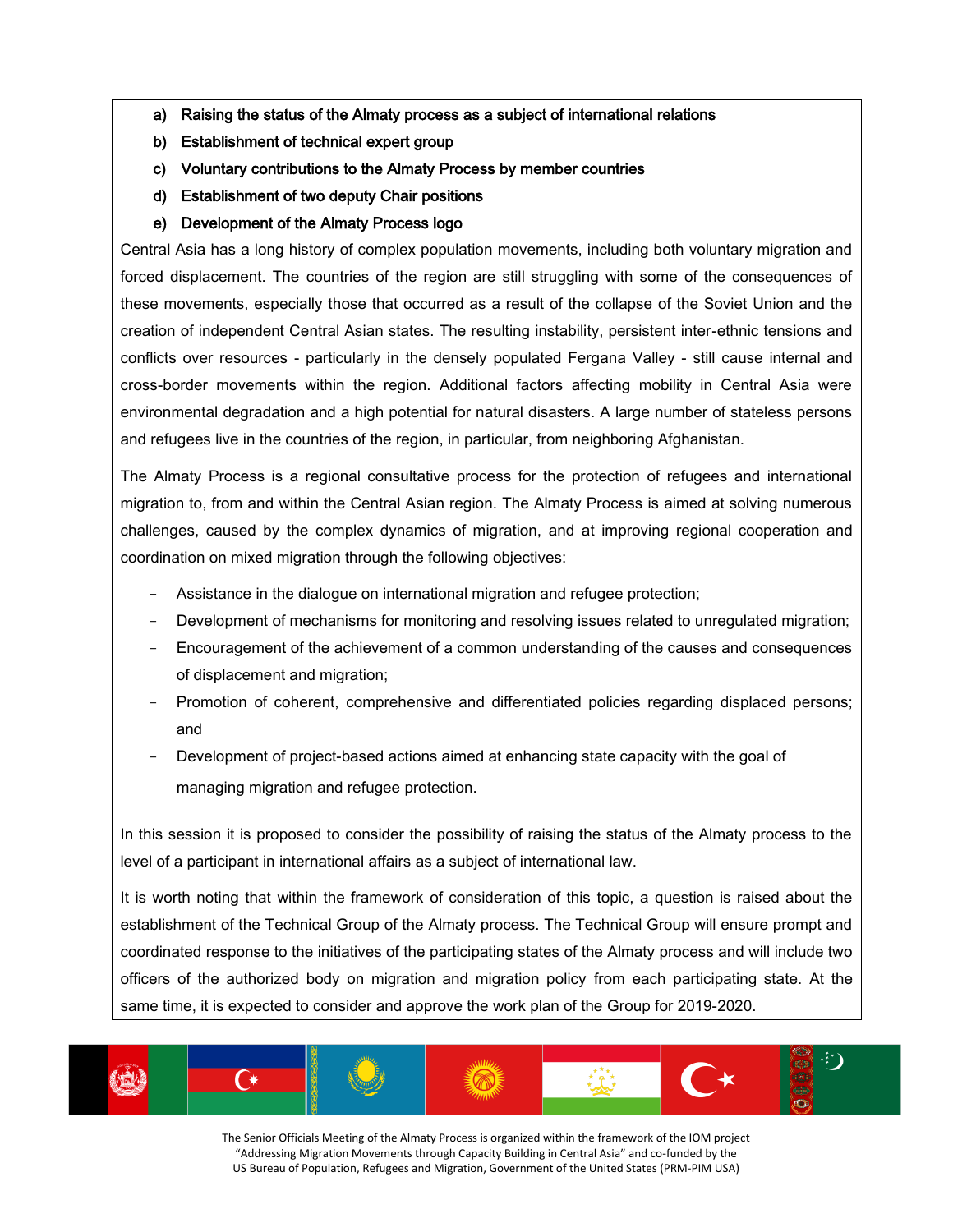In view of the foregoing, if all parties agree to the Agreement, there will be a need to introduce amendments to the Operating Mechanism, which was approved at the Ministerial Conference on Protection of Refugees and International Migration in Almaty, Kazakhstan on June 5, 2013.

Presentations by participating government representatives:

- Mr. Samat Toktobolotov, Deputy Chair of the State Migration Service under the Government of the Kyrgyz Republic
- Mr. Noori Obaid Khan, Deputy Director General of the UN & International Conferences Department, Ministry of Foreign Affairs of the Islamic Republic of Afghanistan
- Mr. Alimirzamin Askerov, Chief of the Department for Humanitarian and Social Issues, Ministry of Foreign Affairs of the Republic of Azerbaijan
- Mr. Akmadi Sarbasov, Chair of the Committee of the Ministry of Labour and Social Protection of the Population of the Republic of Kazakhstan.
- Mr. Tolibdzhon Sharipov, Deputy Head of the Migration Service of the Ministry of Labour, Migration and Population Employment of the Republic of Tajikistan

#### Moderator:

• Mr. Samat Toktobolotov, Deputy Chair of the State Migration Service under the Government of the Kyrgyz Republic

#### 11:00 – 11:30 Coffee break

### 11:30 – 13:00 Dialogue of Senior Officials on the Role of the Almaty Process and Future Prospects for Development (continued)

Presentations by participating government representatives:

- Mr. Atadurdy Hojayev, Head of the State Migration Service for Balkan Velayat, Turkmenistan
- Mr. Muhammad Adnan Dayar, Deputy Secretary for Refugees, Ministry of States and Frontier Regions (SAFRON), Islamic Republic of Pakistan
- H. E. Mr Aliyr Lebbe Abdul Azeez, Ambassador and Permanent Representative of Sri Lanka to the UN in Geneva, Chair of the Abu Dhabi Dialogue (video)

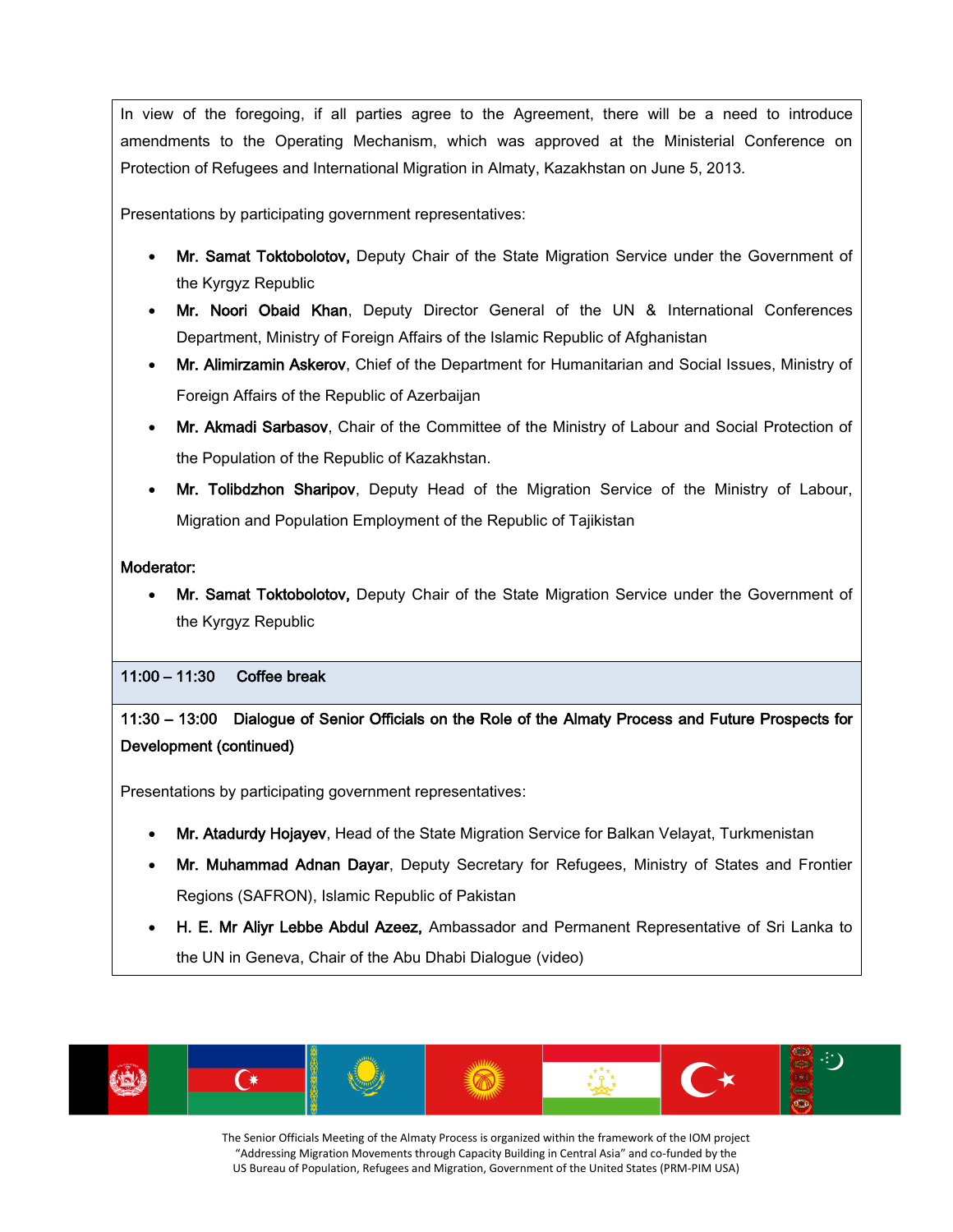• Discussion on the proposal made by the Chairperson of the Almaty Process

#### Moderator:

• Mr. Samat Toktobolotov, Deputy Chair of the State Migration Service under the Government of the Kyrgyz Republic

#### 13:00 – 14:00 Lunch

14:00–16:00 Vulnerabilities of migrants and families affected by migration in Central Asia. Overview of IOM regional research in 2018.

### Challenges and Possibilities for the System of Identification and Referral of Migrants in vulnerable situations

Migration in the Central Asian region is mostly labour-based, the overwhelming majority of migrants are headed to the Russian Federation. The amendments in the migration policies of the Russian Federation in terms of simplifying the procedures for the entry, residence and employment of the Central Asian migrants, and the concurrent introduction of re-entry bans for certain categories of migrants, the accession of Kyrgyzstan to the Eurasian Economic Union (EAEU), the general economic downturn in the Russian Federation and Central Asia are changing directions and the nature of migration flows in the region. Kazakhstan becomes second most popular country of destination.

Due to the fact that migration flows change rapidly, the individual situations of migrants change rapidly as well. Often those categories that are traditionally considered to be vulnerable stop being them, and vice versa, some narrow groups, that have never been regarded as vulnerable before, are now falling into the vulnerable category due to a combination of factors.

Not all migrants in vulnerable situations find a place in the social system of their countries (upon return), since they do not belong to the vulnerable categories of the population in the national legal system. Moreover they are practically not visible in the legal system of a foreign state when in transit or when seeking employment opportunities in the country of destination. In this regard, IOM conducted a regional research in 2018 to an effort to develop the guidelines for the identification and referral of migrants in vulnerable situations for the three countries of the Central Asian region - Kazakhstan, Kyrgyzstan and Tajikistan.

In this session, the IOM research team presents the results of the study, including standard operating

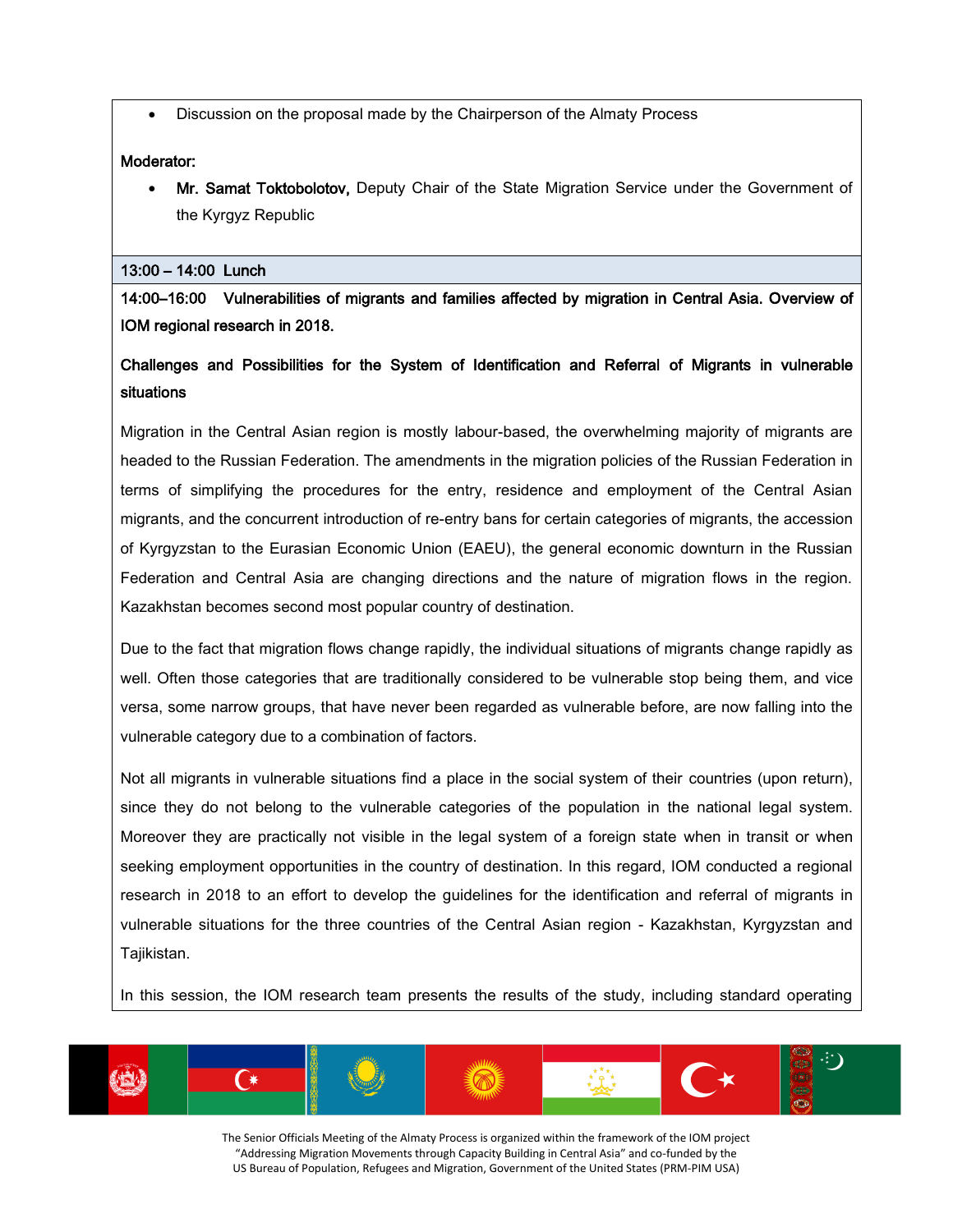procedures for identifying and referring vulnerable migrants and recommendations for improving national legal systems. Discussions and presentations will be devoted to different categories of vulnerable migrants and the work carried out by government bodies, NGOs and international organizations in relation to them.

#### Presenters:

- Ms Halina Turina, lawyer, Lead international expert IOM, Belarus
- Mr Denis Dzhivaga, lawyer, National expert IOM, Kazakhstan
- Ms Gulnura Idigeeva, lawer, Private Institution 'Information and Advisory Centre 'Daris', Kazakhstan
- Ms Zamira Azhigulova, lawyer, National expert IOM, Kyrgyzstan
- Mr Takdirshoh Sharipov, lawyer, National expert IOM, Tajikistan

#### Moderator:

Mr Yevgeniy Khon, National Programme Officer, International Organization for Migration (IOM), Subregional Coordination Office for Central Asia.

### Needs and rights of women and girls affected by labour migration in Central Asia, and strategies to address them

The International Organization for Migration – UN Migration Agency (IOM) has launched a research project, which aims to further the understanding of contributions, vulnerabilities and needs of women and girls affected by migration in Kyrgyzstan and Tajikistan through fieldwork and analysis of the existing studies on the topic. The research also includes policy and media analysis and mapping of existing programmes and services in order to identify gaps in the policy and in the programmes aimed to serve the needs of the women affected by migration in the respective countries. The main goal of this interdisciplinary research is to build the evidence base to facilitate responsive gender policy and programmes in Kyrgyzstan and Tajikistan in order to contribute to the reduction of vulnerability of migrant women and girls before, during and after migration and of women and girls who stayed behind. Within the framework of this session, the main results of the IOM research will be presented, as well as representatives of government bodies, NGOs and international organizations involved in gender issues in connection with the migration issues will be invited.

#### Presenters:

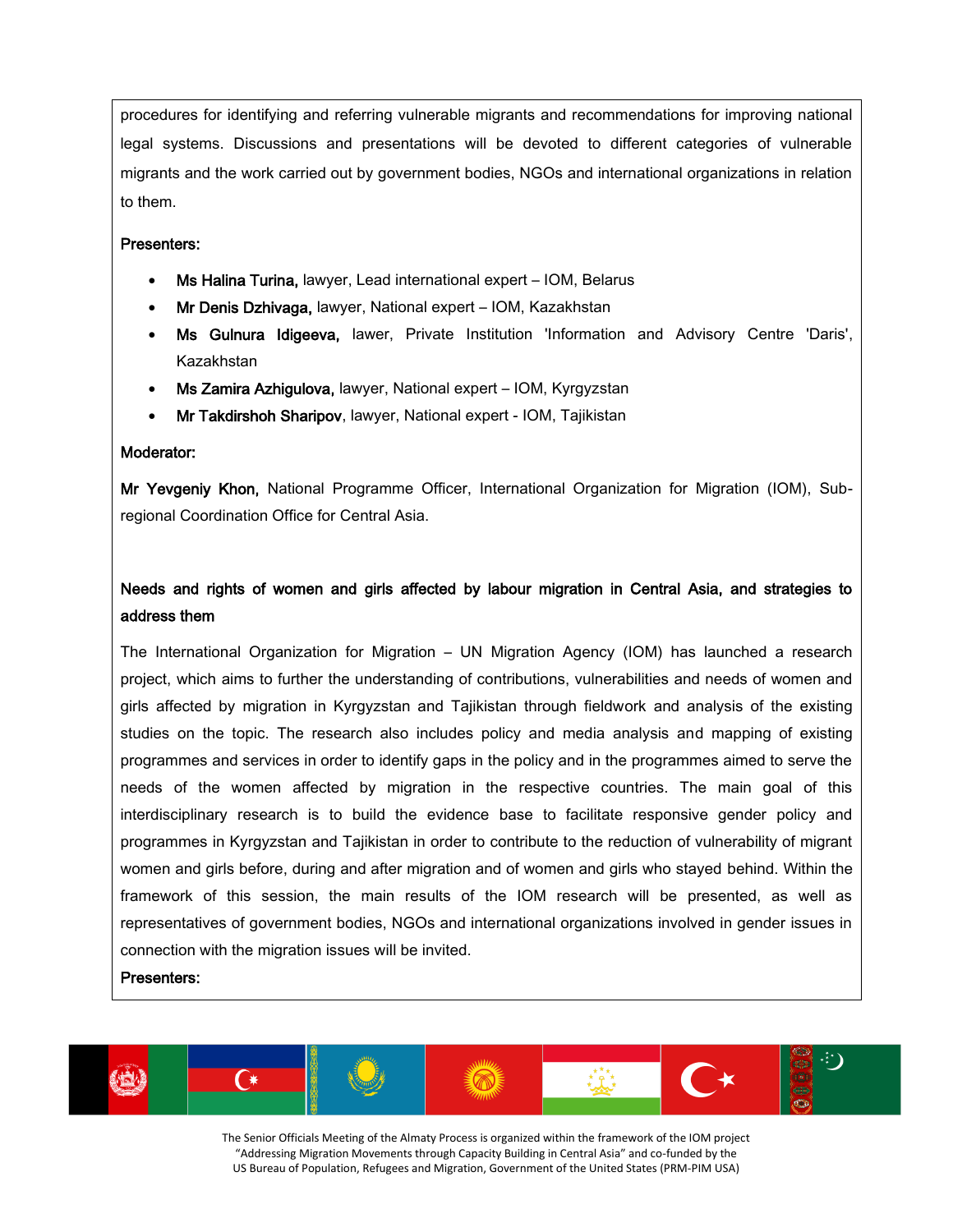- Ms. Gulnara Ibraeva, chief expert analyst, PIL Research Company
- Ms. Gulnora Beknazarova, expert analyst, PIL Research Company

#### Moderator:

Ms Damira Umetbaeva, National Programme Officer, International Organization for Migration (IOM), Subregional Coordination Office for Central Asia.

#### 16:00–16:30 Coffee break

#### 16:30 – 17.30 The rights of refugees and asylum seekers

Quality Assurance Initiative (QAI): Examples of QAI Eastern Europe and South Caucasus in improving asylum system

High quality refugee status determination procedures are a prerequisite for refugee protection. In order to ensure that refugees can exercise their rights under the 1951 Refugee Convention, one first needs to know if an individual (or members of a group) is entitled to these rights. As part of its supervisory responsibility under Article 35 of the 1951 Refugee Convention, UNHCR supports signatory states around the world to develop and improve asylum systems and related legal frameworks.

UNHCR's collaboration with asylum authorities has in some contexts extended to the joint development of mechanisms to regularly monitor and review asylum decisions and related processes with a view to maintaining high quality standards. Such cooperation often takes the form of dedicated 'quality assurance projects' which usually are jointly run by asylum authorities and UNHCR, often with the involvement of dedicated project staff. Quality assurance projects have been undertaken in a number of countries and regions since the first 'Quality Initiative Project' was started in the United Kingdom in 2003.

Quality assurance projects differ in terms of objectives, length of cooperation and breadth of engagement. Some countries run quality assurance mechanisms in which UNHCR does not have direct involvement. During this session, some examples in Eastern Europe and South Caucasus will be presented to describe the collaboration between the government authorities and UNHCR as well as its impact on refugee protection through QAI.

• Presenter: Mr. Marin Roman, Regional Protection Officer, Office for UNHCR in Central Asia

#### UNHCR's work plan for enhancing refugee protection: 2017-2019

This session will reflect on the progress made with regard to the 2017/2018 UNHCR's work plan that was